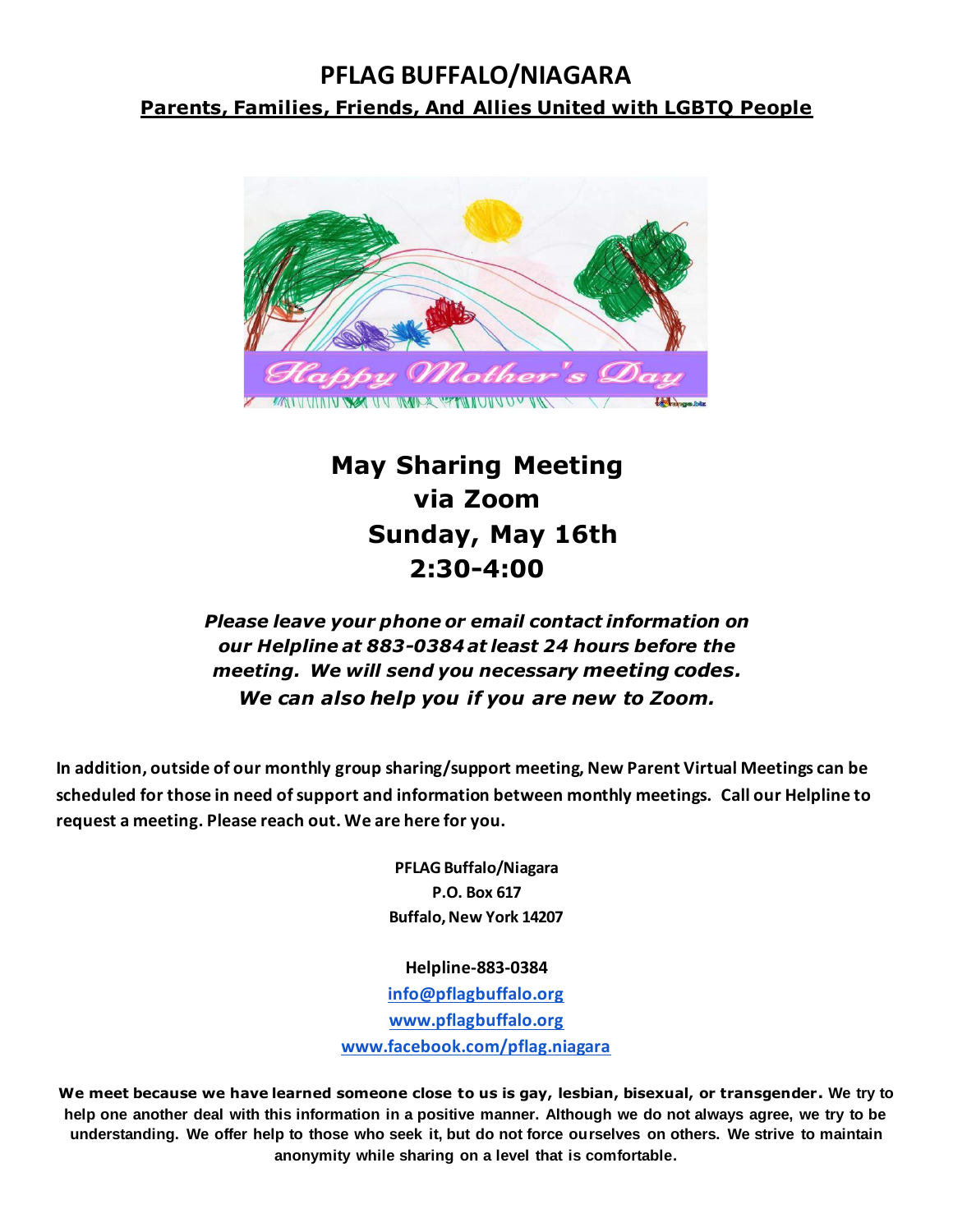#### *MEDIA CORNER*



 *Disclosure*, a documentary film on Netflix, was brought to our attention at a recent sharing meeting. We would like to pass on the recommendation to our readership. It is a powerful and enlightening look at film and television's depiction of transgendered individuals over the decades.

 It sheds much-needed light onto the stereotypes and damage created. Laverne Cox and others in the entertainment and trans communities discuss trans representations on film and other issues in the entertainment industry.

 From silent films to television shows to recent movies, this documentary is comprehensive and eye-opening. We hope you take the opportunity to watch Netflix's *Disclosure*. We highly recommend. A trailer for the film is on YouTube for you to preview or share with others to get them interested. Here is the web address: https://www.youtube.com/watch?v=2eF4m5AJhpA

#### *MORE MEDIA TO VIEW*

*Please prepare to be inspired. Stella Keating, a 16 year old from Washington State, recently spoke to the Senate about the Equality Act. You will not want to miss her presentation. Please use this link/address to hear what she had to say.* 

*https://www.washingtonpost.com/dc-md-va/2021/03/17/stella-keating-equalityact/?utm\_campaign=wp\_main&utm\_medium=social&utm\_source=facebook&fbclid=I wAR0gv0-xzVBTdcfi74bWxERIUeRkbUnx2pD4KWv3aAw6r\_PWEnxH0b6LtGo*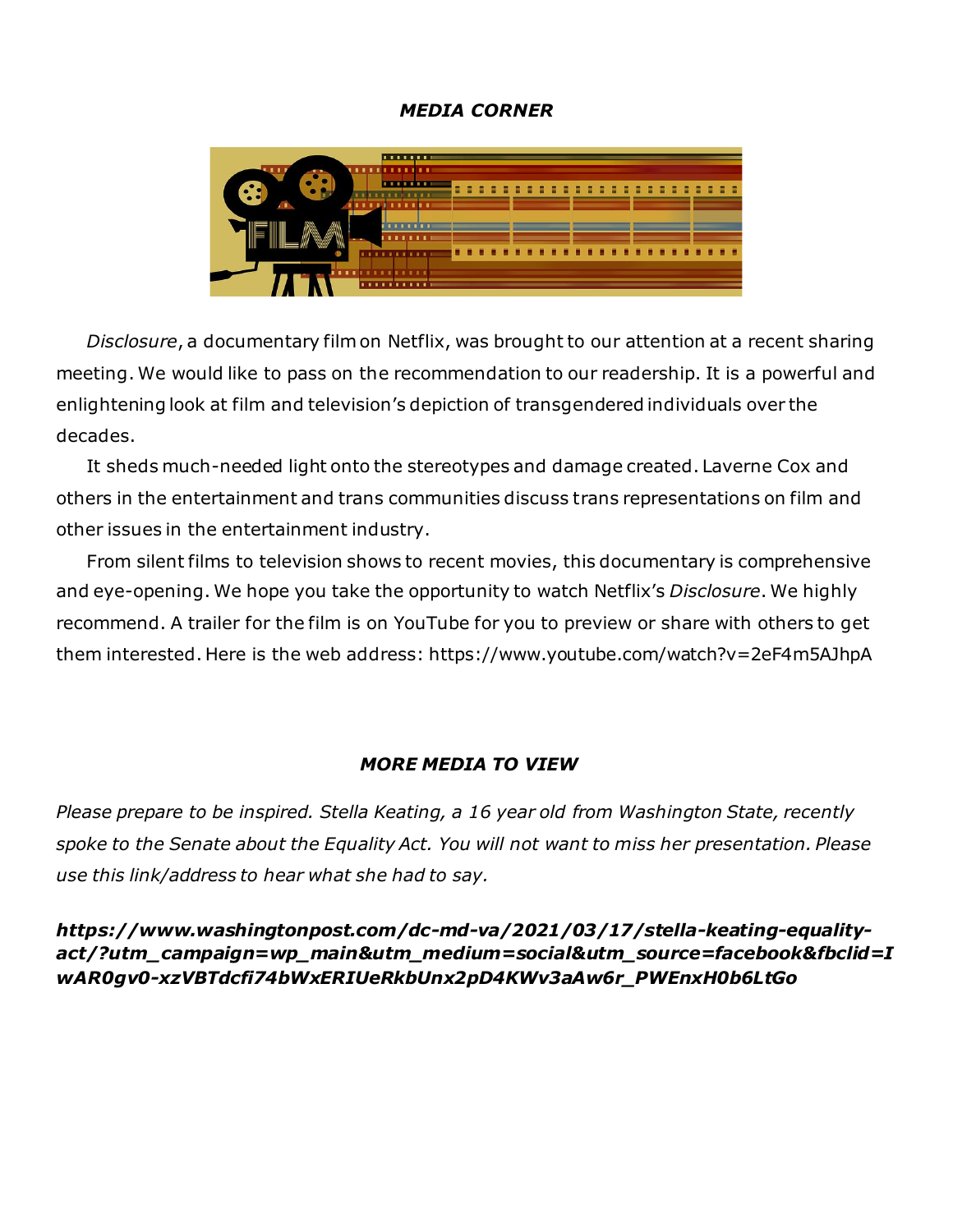#### *SOUTH PARK STUDENTS ENJOYING PROJECT FUNDED BY PFLAG GRANT*



 In addition to scholarships, PFLAG Buffalo/Niagara also offers grants to local Gay Straight Alliances or Alliances for Equality at local high schools. South Park's GSA advisor, Amber Nigro, requested funds for supplies to make crafts.

 We awarded the group funds and they were and running, despite COVID and its restrictions. Ms. Nigro recently updated us with the group's progress and product.

 *Our South Park High School GSA has 15 members, and we have students from every grade level. I have been running it since joining South Park, for the past 4 years but it predates my time in the building. I think it has been going on and off for close to 20 years, as I have spoken to former students who were members in the early 2000s.*

 *I rolled supplies out to our students a few weeks ago and it is going swell! We are already selling quite a few in the building and amongst our families. I attached a photo of some of the jewelry the students have made.*

 *We are selling them outside school as well. Please share with whomever you feel may be interested. The prices are \$1.50 for a bead bracelet, \$2.00 for a rubber band bracelet, and \$3.00 for a yarn bracelet.*



 *Please feel free to attach my e-mail for orders and inquires! We can do custom orders too!* Thank you so much for the grant. The kids are having a blast and we get to save up some *money in our rainy day fund! Amber Llano Nigro allanonigro@buffaloschools.or*